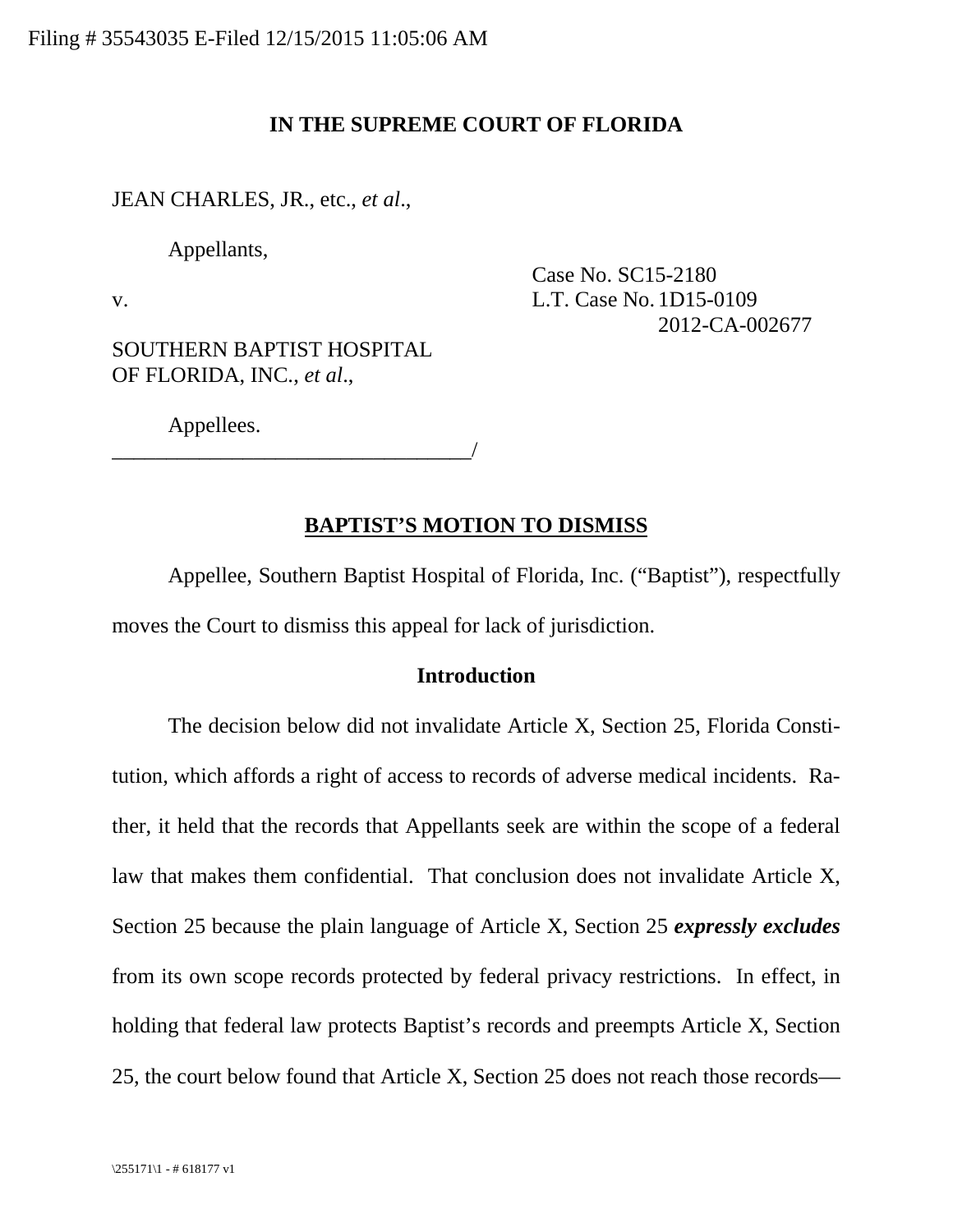not that Article X, Section 25 is invalid. Far from being invalid, Article X, Section 25 remains in effect and continues to operate exactly as its own terms contemplate.

#### **Background**

Appellants, who are plaintiffs in the medical-malpractice action below, served a request for production that sought an estimated 70,000 safety records in Baptist's possession. None of the disputed records relates to Appellants or to the incident that occasioned this litigation. Baptist produced all documents concerning the individual and the event in dispute, along with all records of adverse medical incidents reported to the State of Florida during the period specified by Appellants.

Despite the obvious irrelevance of the documents still in dispute and the enormous burdens that production would impose on Baptist, Appellants demanded production and insisted that Article X, Section 25 entitles them to those records.<sup>[1](#page-1-0)</sup> Baptist asserted—and presented uncontradicted evidence—that the records were created and maintained in accordance with the federal Patient Safety and Quality Improvement Act of 2005 (the "PSQIA") and are therefore privileged and confidential under the PSQIA. The trial court nevertheless compelled their production.

Baptist petitioned for a writ of certiorari. On October 28, 2015, the First DCA had no trouble concluding that Baptist's records were confidential under the

<span id="page-1-0"></span><sup>&</sup>lt;sup>1</sup> Relevance and undue burden have not been recognized as valid objections to a request for records under Article X, Section 25 of the Florida Constitution. *Bartow HMA*, *LLC v. Kirkland*, 171 So. 3d 783, 785 (Fla. 2d DCA 2015); *Baldwin v. Shands Teaching Hosp. & Clinics*, *Inc*., 45 So. 3d 118, 124 (Fla. 1st DCA 2010).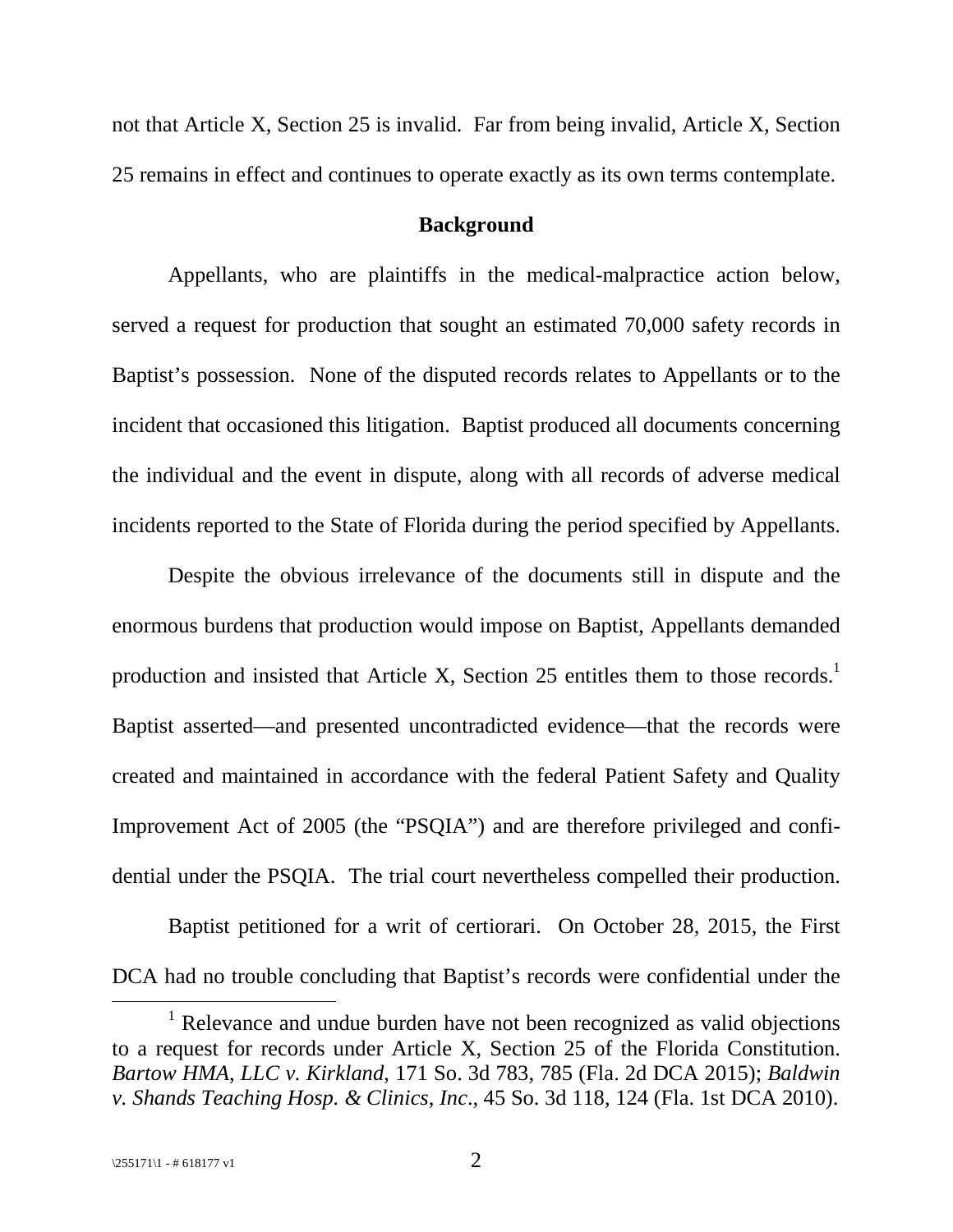PSQIA. Because those records were assembled or developed for submission to a patient safety organization ("PSO"), they satisfied the definition of "patient safety work product" and qualified for federal protection. *S. Baptist Hosp. of Fla.*, *Inc. v. Charles*, No. 1D15-0109, [2](#page-2-0)015 WL 6499139, at \*4 (Fla. 1st DCA Oct. 28, 2015).<sup>2</sup>

On November 2, 2015, Appellants moved the First DCA to certify conflict and a question of great public importance. The court denied that request on November 24, 2015. On the next day, despite previously seeking certification, Appellants filed a notice of appeal, claiming that the First DCA's decision had declared Article X, Section 25 of the Florida Constitution invalid and that this Court had mandatory jurisdiction under Article V, Section [3](#page-2-1)(b)(1) of the State Constitution.<sup>3</sup>

# **Article X, Section 25 of the Florida Constitution**

Article X, Section 25 of the Florida Constitution authorizes patients to access "any records made or received in the course of business by a health care facility or provider relating to any adverse medical incident." It defines "adverse medical incident" to mean "medical negligence, intentional misconduct, and any other act, neglect, or default of a health care facility or health care provider that caused

<span id="page-2-0"></span> $2$  Appellants argued that the PSQIA does not protect documents created for multiple purposes and that Baptist's records therefore fall outside of the privileged and confidential status conferred by the PSQIA. The First DCA correctly rejected that argument, finding no such limitation in the statute's plain language. *Id*. at \*5.

<span id="page-2-1"></span><sup>&</sup>lt;sup>3</sup> In the alternative, Appellants invoked this Court's discretionary jurisdiction and requested this Court to permit them to file a jurisdictional brief within ten days after the Court determines that it lacks mandatory jurisdiction of this appeal.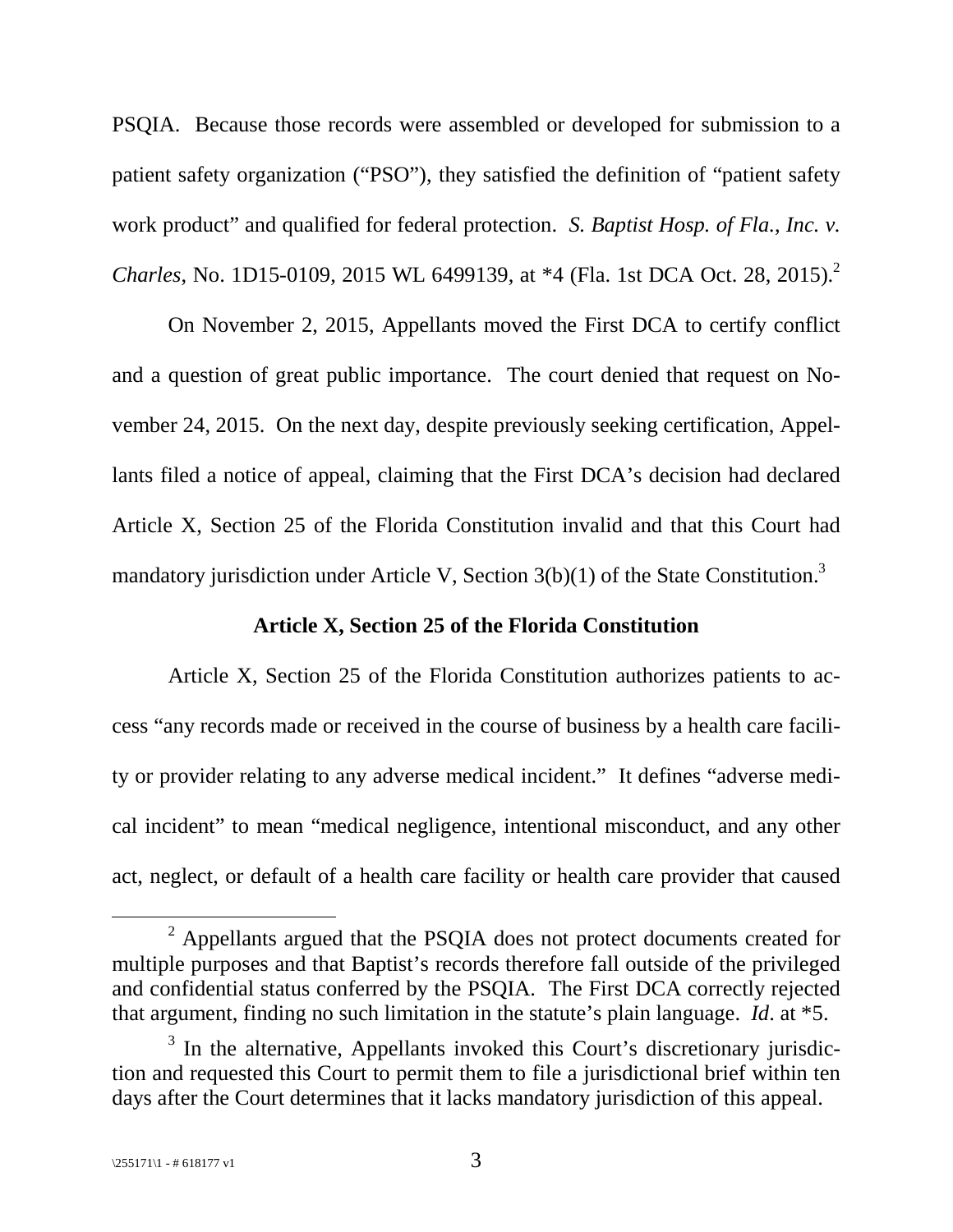or could have caused injury to or death of a patient." Art. X, § 25(c)(3), Fla Const.

Article X, Section 25 is broad but not boundless. It does not purport to allow access to documents that are privileged and confidential under federal law. In fact, it expressly states that "any privacy restrictions imposed by federal law shall be maintained." Art. X, § 25(b), Fla. Const. (the "Federal Privacy Exception"). As discussed below, the PSQIA is clearly a federal "privacy restriction" because it not only protects against the disclosure of certain documents that identify patients and their health information, but also requires that the identity and privacy of health care providers and reporters of patient safety issues be kept confidential. Once a document is determined to fall within the scope of the PSQIA's privileged and confidential status, it also falls within the Federal Privacy Exception in Article X, Section 25(b) of the Florida Constitution.

Thus, Article X, Section 25 itself recognizes that federal law protects certain records from disclosure and specifically directs that federal privacy restrictions "*shall* be maintained." (emphasis added). Through the Federal Privacy Exception, it makes clear that the state-law right of access does not extend to federally protected records. It anticipates and, in limiting its own reach, avoids potential conflict with federal law. The application of federal privacy restrictions, including the PSQIA, to limit the scope of production is not an impairment or invalidation of Article X, Section 25, but rather an *express command* of Article X, Section 25 itself.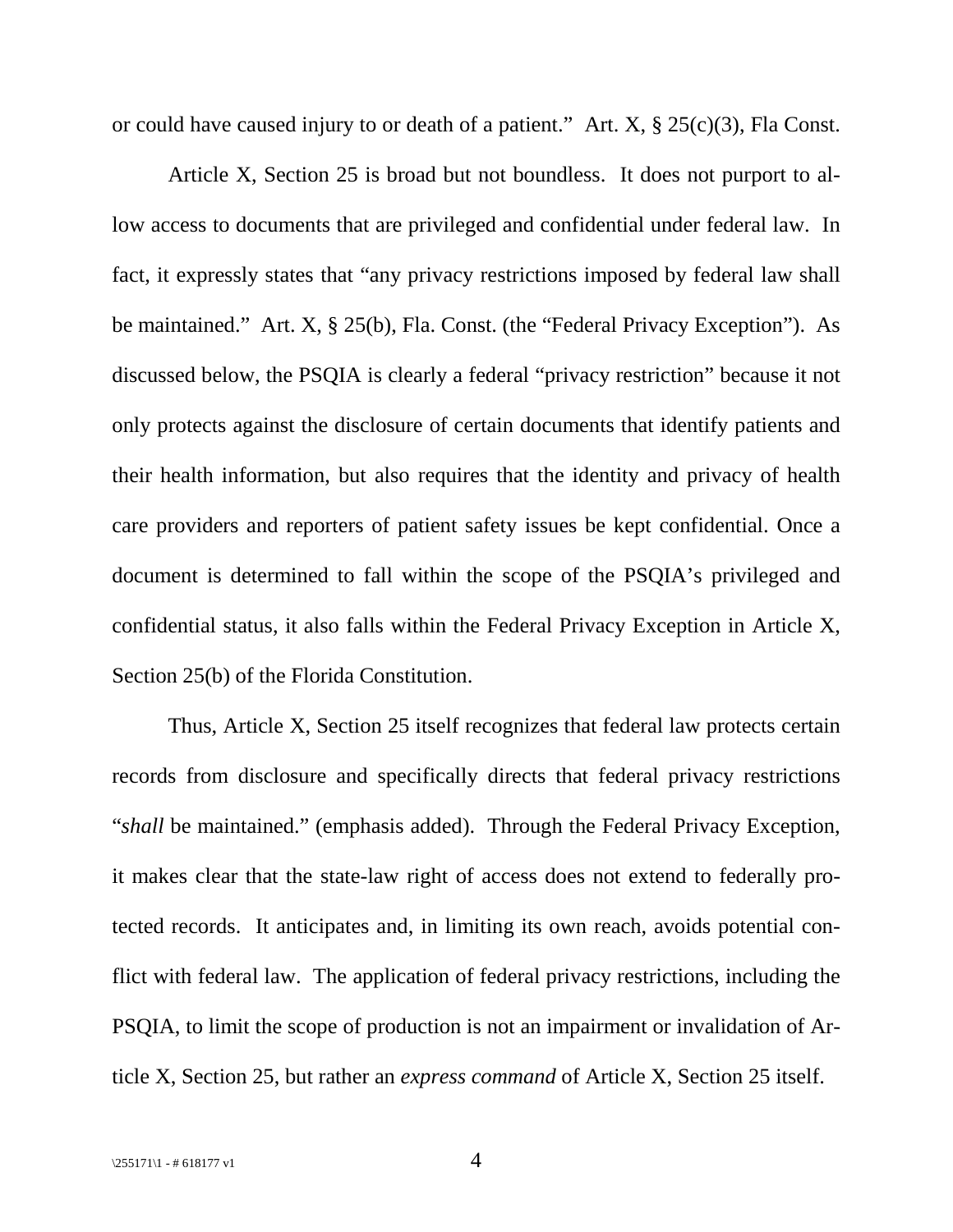#### **The Patient Safety and Quality Improvement Act of 2005**

In 1999, the Institute of Medicine reported that each year as many as 98,000 Americans die from preventable medical errors, most of which are caused not by isolated mistakes, but by system failures. The Institute recommended the creation of a secure system in which information concerning medical errors might be confidentially shared and systematically evaluated, without fear of blame and litigation.

In 2005, in response to the Institute's report, Congress enacted the PSQIA, which created a new, nationwide patient safety system. Patient Safety and Quality Improvement Act of 2005, Pub. L. No. 109-41, 119 Stat. 424 (2005) (codified at 42 U.S.C. §§ 299b-21 to -26). Under the PSQIA, each participating provider establishes a mechanism known as a "patient safety evaluation system" within which information concerning medical errors is collected and reported to a PSO. PSOs assess the information, identify deficiencies, develop recommendations, and provide guidance to providers. They also reformat the information to remove identifying information and share contextually nonidentifiable information with a central clearinghouse—the Network of Patient Safety Databases—that evaluates the information to recognize national trends and disseminate best practices nationwide.

To encourage providers to participate in the patient safety analysis and reporting process established by the PSQIA, Congress also created a new privilege that protects and makes confidential certain information gathered by participants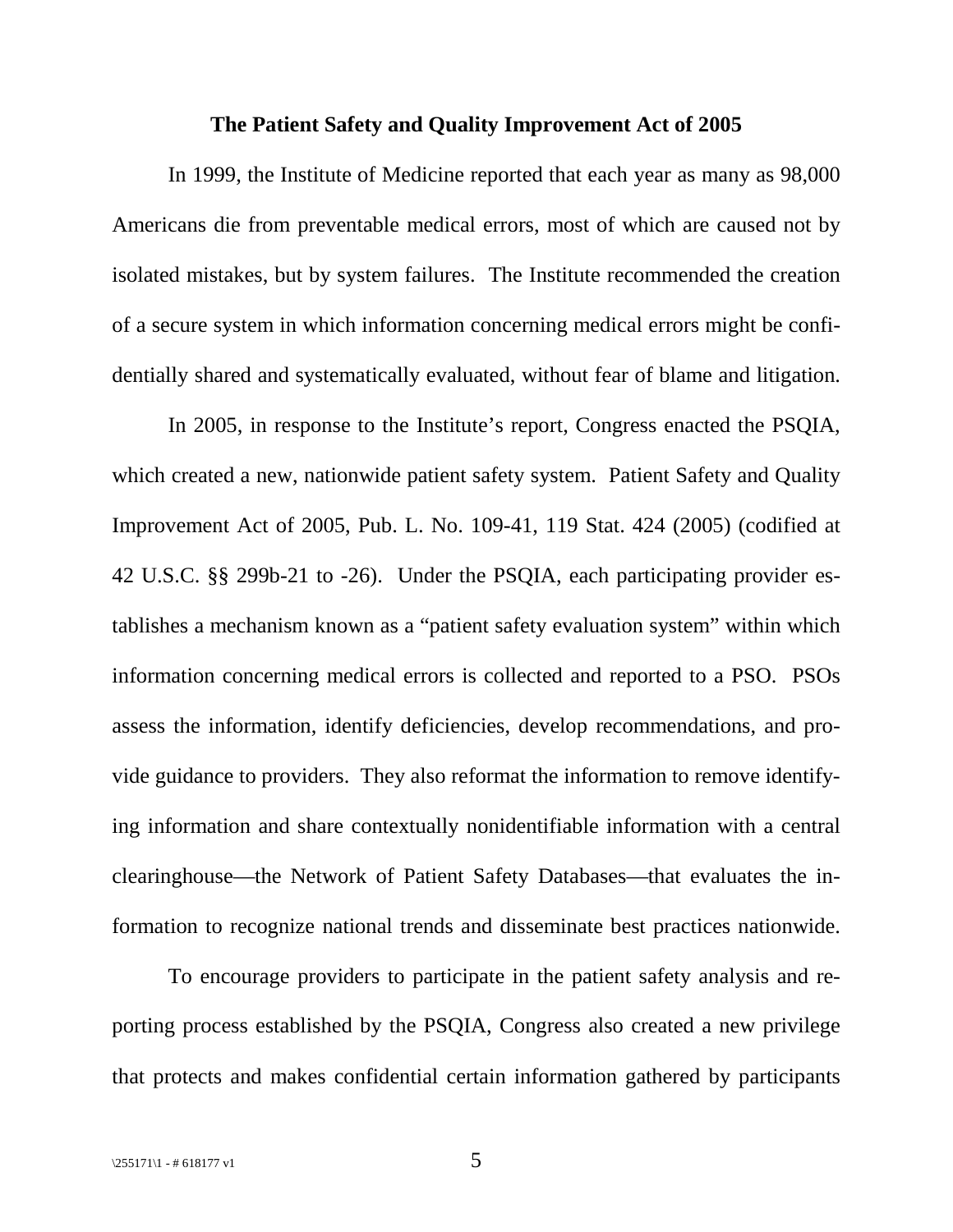about events that affect patient safety. It declared all "patient safety work product" to be privileged and confidential, *id*. § 299b-22(a), (b), and defined "patient safety work product" to include "any data, reports, records, memoranda, analyses (such as root cause analyses), or written or oral statements" that (1) are assembled or developed for reporting to a PSO; (2) are in fact reported to a PSO; and (3) could result in improved patient safety, health care quality, or health care outcomes, *id*. § 299b- $21(7)(A)(i)$ . Congress imposed significant obligations on participants to maintain the confidentiality of patient safety work product, and authorized the imposition of substantial penalties to guard against unauthorized disclosures. *Id*. § 299b-22(f).

Baptist voluntarily elected to participate and created its own patient safety evaluation system. It is that secure learning environment that Appellants hope to penetrate.

#### **This Court's Mandatory Jurisdiction**

Though this Court must "hear appeals . . . from decisions of district courts of appeal declaring invalid  $\dots$  a provision of the state constitution," Art. V, § 3(b)(1), Fla. Const., the decision below did not invalidate any state constitutional provision. It applied the plain language of the PSQIA and concluded that Baptist's records are within the scope of and therefore protected by the PSQIA. Article X, Section 25 in turn provides that "any privacy restrictions imposed by federal law shall be maintained" and disclaims any intent to permit access when a federal privacy restriction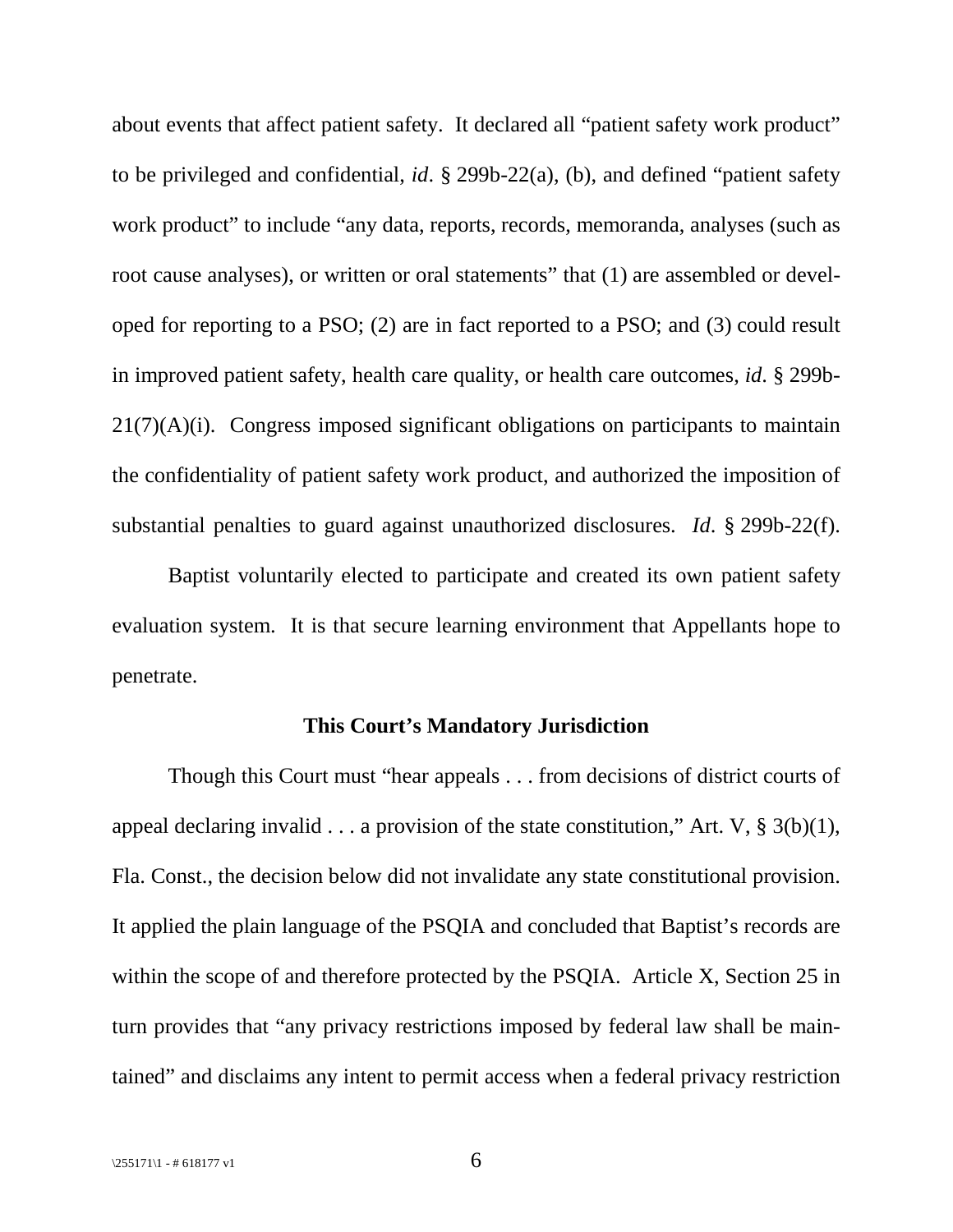applies. Art. X, § 25(b), Fla. Const. A number of provisions in the Florida Constitution reference and incorporate portions of federal law and federal court interpretations of federal law, *see* Art. I, §§ 12, 17, Art. II, § 1(b), Art. III, §§ 20(b), 21(b), Art. V, § 14, Art. VII, §§ 10(c), 18, Art. X, §§ 2, 16(c)(3), 22, 24, Fla. Const., and the courts of this State, including this Court, apply and follow those federal laws and federal court interpretations, *State v. Betz*, 815 So. 2d 627, 631 (Fla. 2002).[4](#page-6-0)

The same is true here. The documents that Appellants seek simply fall within the Federal Privacy Exception, and therefore lie beyond Article X, Section 25's self-prescribed domain. Article X, Section 25 has not been invalidated; it operated in this case, and continues to operate, just as its own plain language contemplates.

The First DCA correctly concluded that federal law preempts contrary state law. *S. Baptist Hosp. of Fla.*, *Inc.*, 2015 WL 6499139, at \*6. Absent a state-law provision that expressly steers clear of conflicting federal law, a finding of preemption would have the effect of declaring the state law invalid and thus warrant this Court's exercise of mandatory jurisdiction. *See*, *e.g.*, *State v. Harden*, 938 So. 2d 480 (Fla. 2006). Here, however, the state law in question expressly contemplates its interaction with federal law and, to ensure harmony, expressly yields to federal law. By its own terms, Article X, Section 25 does not confer a right of access to

<span id="page-6-0"></span><sup>&</sup>lt;sup>4</sup> This is true even when the federal law or federal court decision was made after the affected state law was adopted. *Bernie v. State*, 524 So. 2d 988, 991 (Fla. 1988).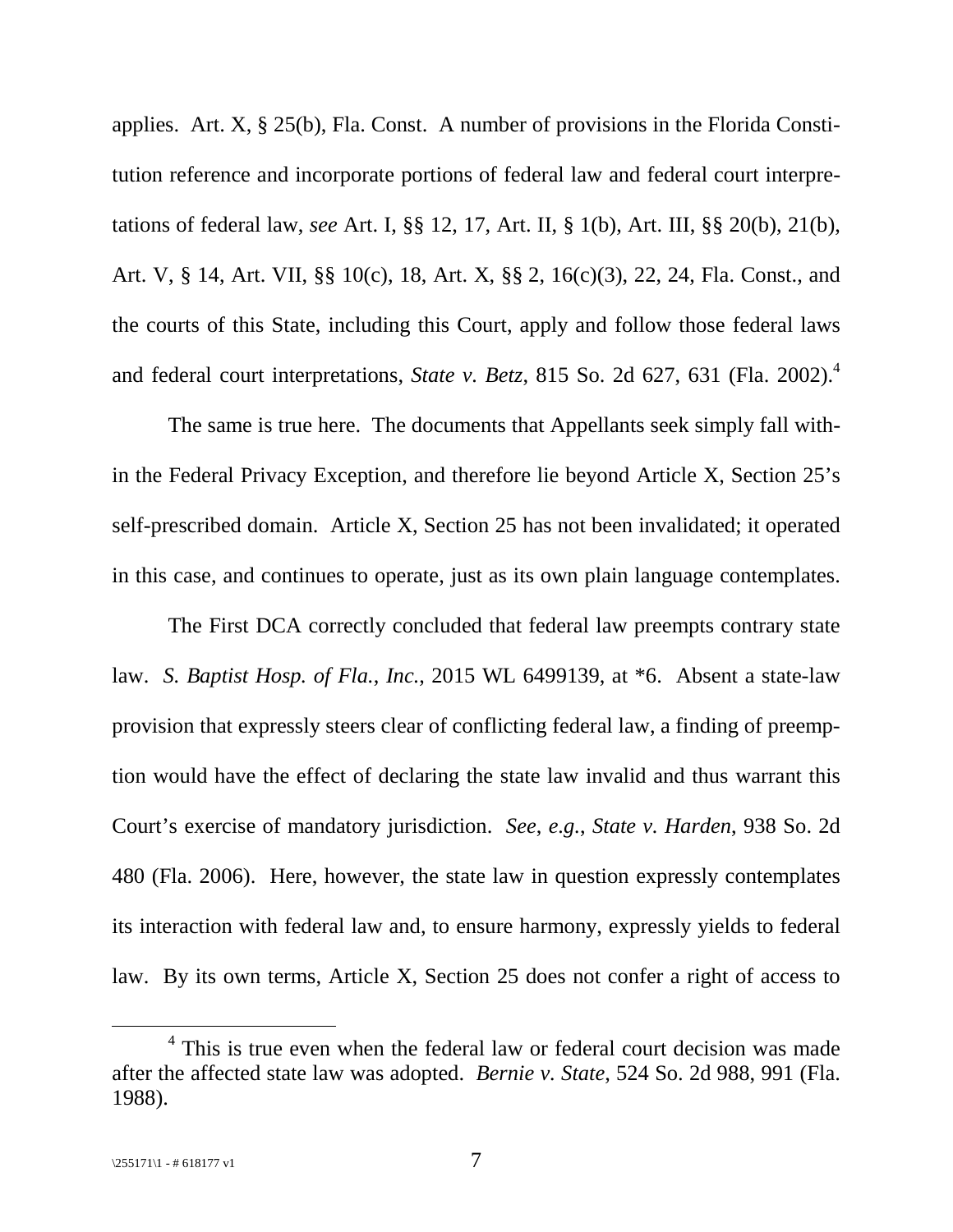documents protected by federal privacy restrictions. Like other provisions of the Florida Constitution, *see supra*, it expressly excludes from its scope cases that federal law controls. When the First DCA held that the PSQIA protects Baptist's records, it also held, in effect, that those records fall within the Federal Privacy Exception to the right of access that Article X, Section 25 confers. The First DCA's conclusion that the PSQIA protects Baptist's records is consistent with—not contrary to—the limits that Article X, Section 25 places on itself. Its decision recognized preemption, but that recognition in no way invalidated Article X, Section 25.

The PSQIA is clearly among the federal "privacy restrictions" to which Article X, Section 25 yields. The PSQIA not only clothes patient safety work product with a federal privilege, 42 U.S.C. § 299b-22(a), but also provides that patient safety work product is "confidential and shall not be disclosed." *Id*. § 299b-22(b). It authorizes the imposition of heavy penalties against any person—including the provider itself—that improperly discloses those records. *Id*. § 299b-22(f). Thus, the confidentiality provisions of the PSQIA were not designed merely to protect providers and to encourage their participation in the federal patient safety process, but also to protect the *privacy* of patients, providers, and reporters of information who are identified in patient safety work product. *See*, *e.g.*, *id*. § 299b-21(2) (defining "identifiable patient safety work product" to mean patient safety work product that constitutes "individually identifiable health information" under HIPAA or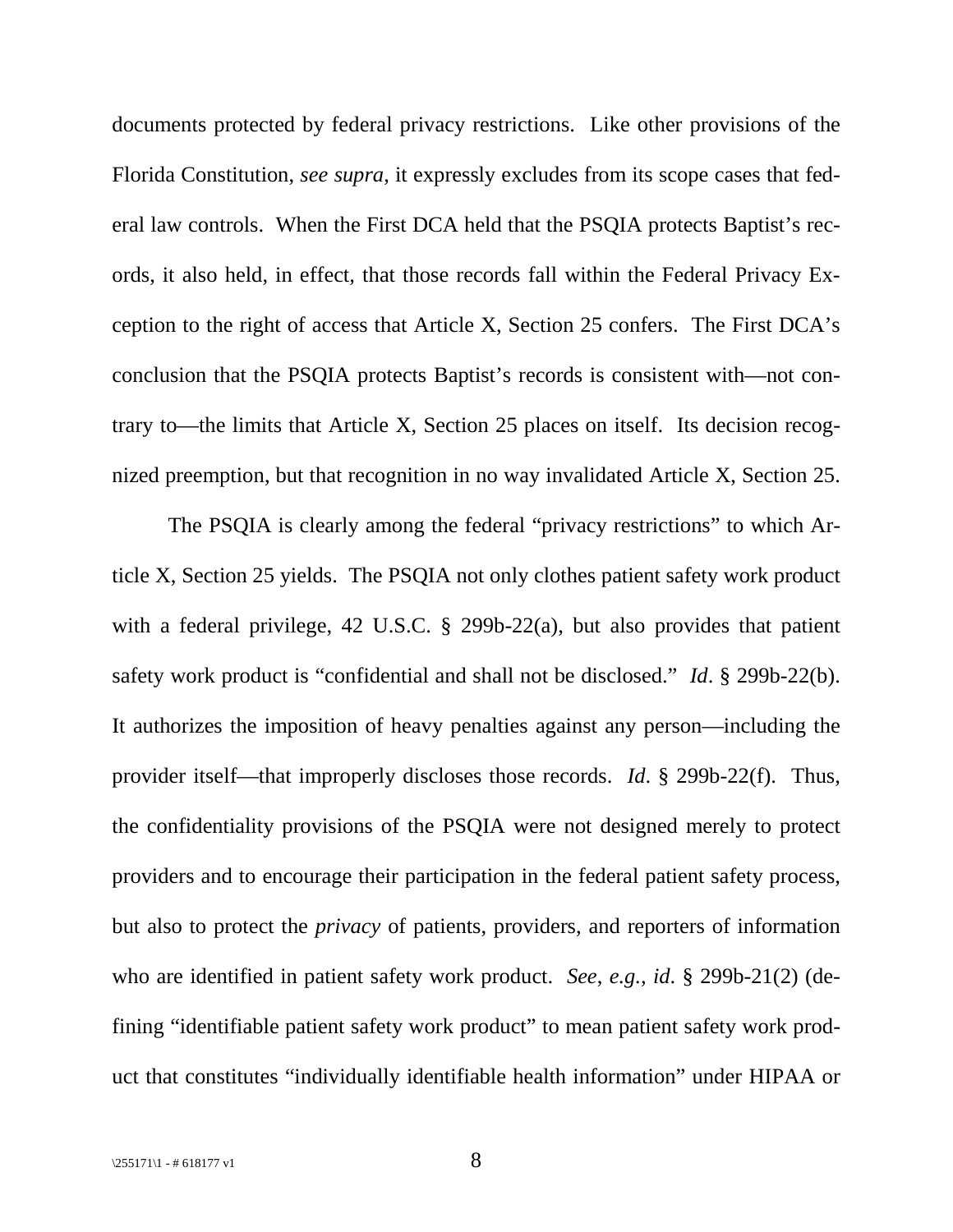enables the identification of providers or individuals who reported information).

The agency that enforces the PSQIA—the U.S. Department of Health and Human Services ("HHS")—has noted that "one of the core principles underlying the [PSQIA] is the protection of the privacy and confidentiality concerns of certain persons in connection with specific patient safety work product (*i.e.*, providers, patients and reporters)." Patient Safety and Quality Improvement, 73 Fed. Reg. 8112, 8144 (Feb. 12, 2008). Notably, HHS has delegated the authority to enforce the privilege and confidentiality protections of the PSQIA to its Office for Civil Rights. Office for Civil Rights; The Patient Safety and Quality Improvement Act of 2005; Delegation of Authority, 71 Fed. Reg. 28701, 28701 (May 17, 2006). The Office for Civil Rights also promulgates, interprets, and enforces HIPAA's confidentiality regulations, and it treats the confidentiality provisions of both statutes as federal privacy restrictions. *See* Office of Civil Rights; Statement of Organization, Functions and Delegations of Authority, 75 Fed. Reg. 60757, 60757 (Oct. 1, 2010) (explaining that the Director of the Office for Civil Rights is HHS's "chief officer and advisor to the Secretary for the enforcement of civil rights and privacy and security rules, including the HIPAA Privacy and Security Rules and the [PSQIA]").

Not only does the same agency enforce the PSQIA and HIPAA as related statutes, but the two statutes contain several points of congruity. Recognizing that both the PSQIA and HIPAA impose similar obligations of confidentiality, Con-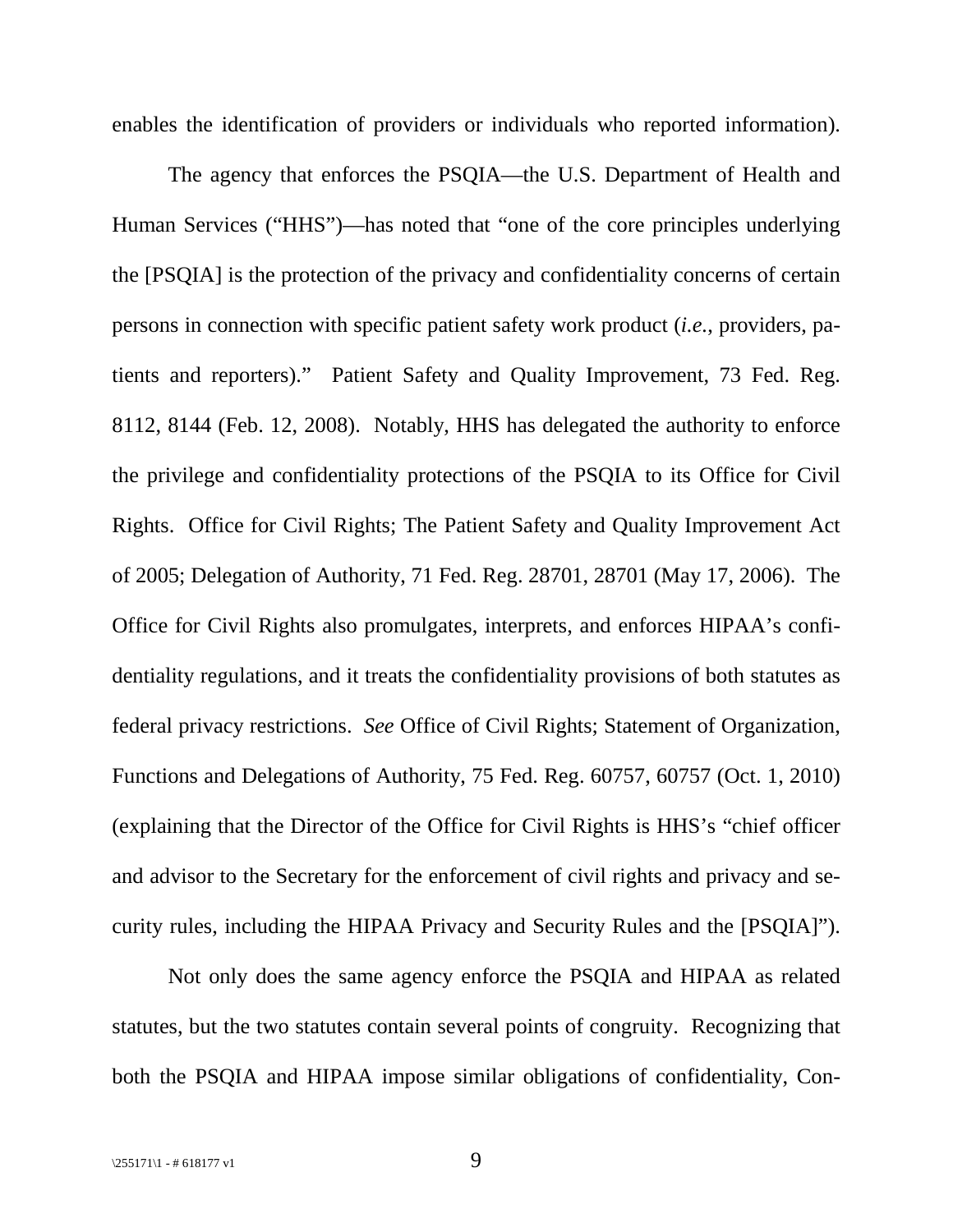gress provided that, where a single act or omission violates both statutes, penalties may not be imposed under both statutes. 42 U.S.C. § 299b-22(f)(3). Similarly, the PSQIA requires PSOs to be treated as business associates for purposes of HIPAA's confidentiality regulations, *id*. § 299b-22(i), and thus requires providers and their PSOs to enter into business-associate agreements in accordance with HIPAA regulations and to comply with the privacy and confidentiality obligations that such agreements impose, *see* 45 C.F.R. pts. 160, 162, 164. HHS recently amended its HIPAA regulations to harmonize them with the new privacy protections of both the PSQIA and the federal Health Information Technology for Economic and Clinical Health (HITECH) Act, 42 U.S.C. §§ 17921–53. *See* Modifications to the HIPAA Privacy, Security, Enforcement, and Breach Notification Rules Under the Health Information Technology for Economic and Clinical Health Act and the Genetic Information Nondiscrimination Act; Other Modifications to the HIPAA Rules; Final Rule, 78 Fed. Reg. 5566, 5570, 5586, 5591-92 (Jan. 25, 2013). Clearly, federal enforcement authorities regard the PSQIA and HIPAA as similar and related statutes, *see* Patient Safety and Quality Improvement, 73 Fed. Reg. at 8140 ("[T]hroughout our discussion we note the relationship between the [PSQIA] and the HIPAA Privacy Rule. Several provisions of the [PSQIA] recognize that the patient safety regulatory scheme will exist alongside other requirements for the use and disclosure of protected health information under the HIPAA Privacy Rule."),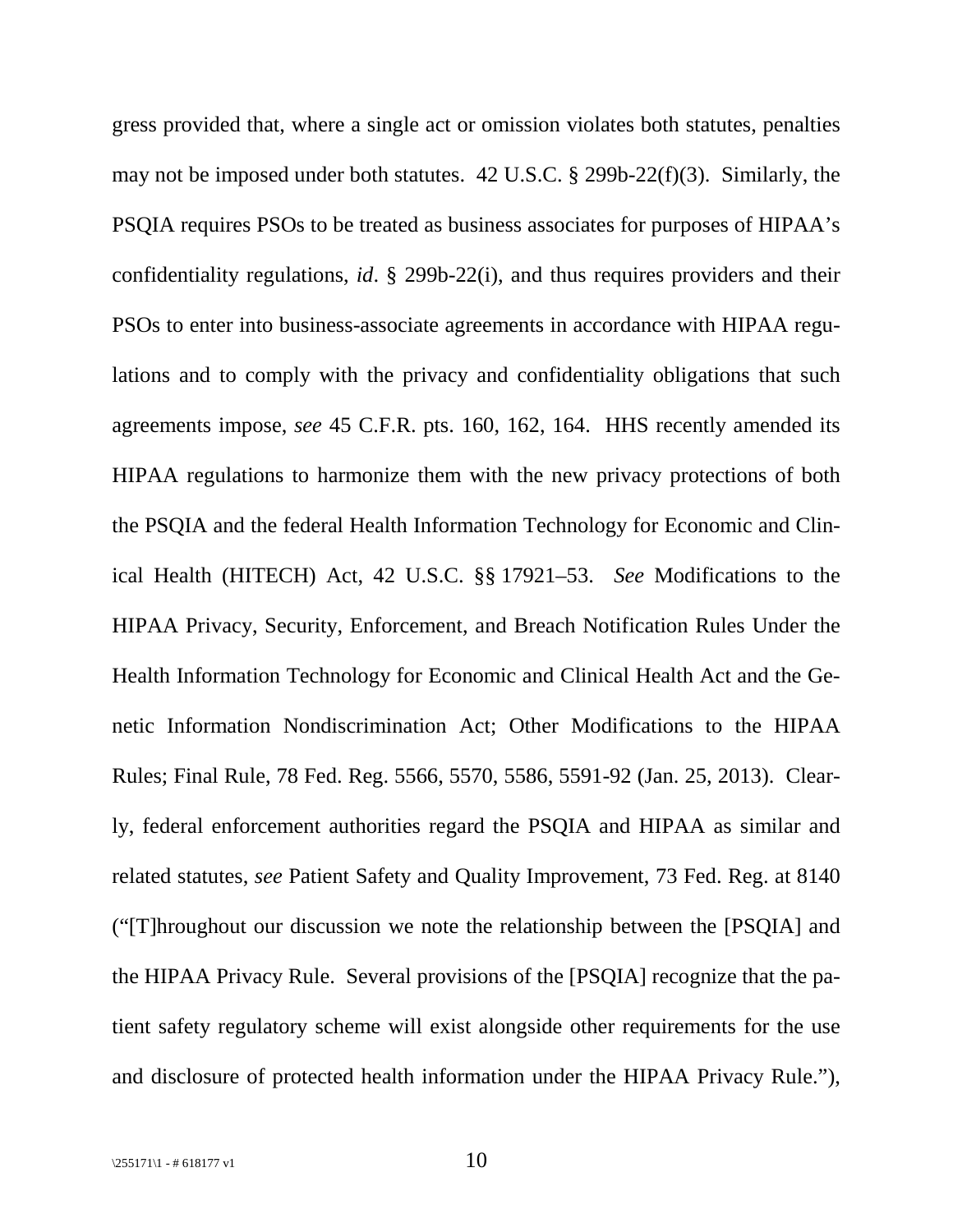and the two statutes reflect considerable overlap, *see* 42 U.S.C. § 299b-21(2) (incorporating HIPAA's definition of "individually identifiable health information" into the definition of "identifiable patient safety work product"); *id*. § 299b- $22(c)(2)(C)$  (authorizing disclosure of patient safety work product for research purposes to the extent disclosure is "allowed for such purpose under the HIPAA confidentiality regulations"); *id*. § 299b-22(g)(3) (providing that Section 299b-22 does not "alter or affect the implementation of any provision of the HIPAA confidentiality regulations"); *id*. § 299b-22(i)(2) (providing that a PSO's patient safety activities are deemed "health care operations" as defined by HIPAA's confidentiality regulations); 42 C.F.R. § 3.210 (mandating disclosure of patient safety work product to HHS as necessary to evaluate compliance with the PSQIA and HIPAA).

Article X, Section 25 continues to operate as its own provisions contemplate. Indeed, in this litigation Baptist has produced many records pursuant to Article X, Section 25—records not protected by any federal law. That some of Baptist's records *are* protected by a preemptive federal statute and thus fall within the Federal Privacy Exception does not invalidate Article X, Section 25. Because the decision below did not invalidate Article X, Section 25, that decision is not appealable.

**WHEREFORE**, Appellee, Southern Baptist Hospital of Florida, Inc., respectfully moves the Court to dismiss this appeal for lack of jurisdiction.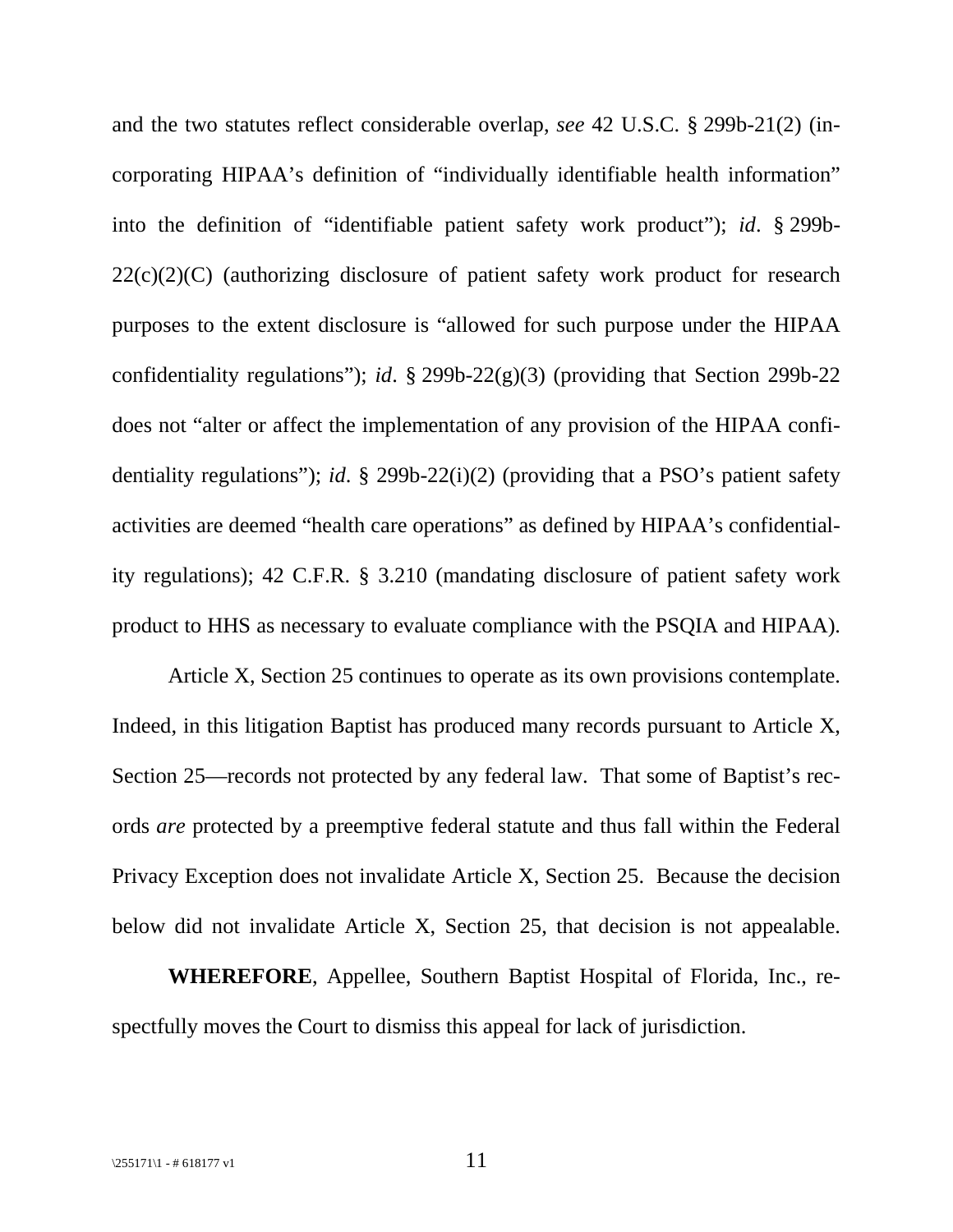Respectfully submitted this fifteenth day of December, 2015.

William E. Kuntz Florida Bar No. 163145 Michael H. Harmon Florida Bar No. 145254 Earl E. Googe, Jr. Florida Bar No. 817661 SMITH HULSEY & BUSEY 225 Water Street, Suite 1800 Jacksonville, Florida 32202 Telephone: 904-359-7700 Email: wkuntz@smithhulsey.com

mharmon@smithhulsey.com egooge@smithhulsey.com sjohnson@smithhulsey.com khettinger@smithhulsey.com */s/ George N. Meros*, *Jr*.

George N. Meros, Jr. Florida Bar No. 263321 Andy Bardos Florida Bar No. 822671 GRAYROBINSON, P.A. 301 South Bronough Street, Suite 600 Tallahassee, Florida 32301 Telephone: 850-577-9090 Facsimile: 850-577-3311 Email: george.meros@gray-robinson.com andy.bardos@gray-robinson.com charlene.roberts@gray-robinson.com mwilkinson@gray-robinson.com

Jack E. Holt, III Florida Bar No. 909300 GROWER, KETCHAM, RUTHERFORD, BRONSON, EIDE & TELAN, P.A. Post Office Box 538065 Orlando, Florida 32853-8065 Telephone: 407-423-9545 Email: jeholtiii@growerketcham.com ngallagher@growerketcham.com enotice@growerketcham.com

*Attorneys for Appellee*, *Southern Baptist Hospital of Florida*, *Inc.*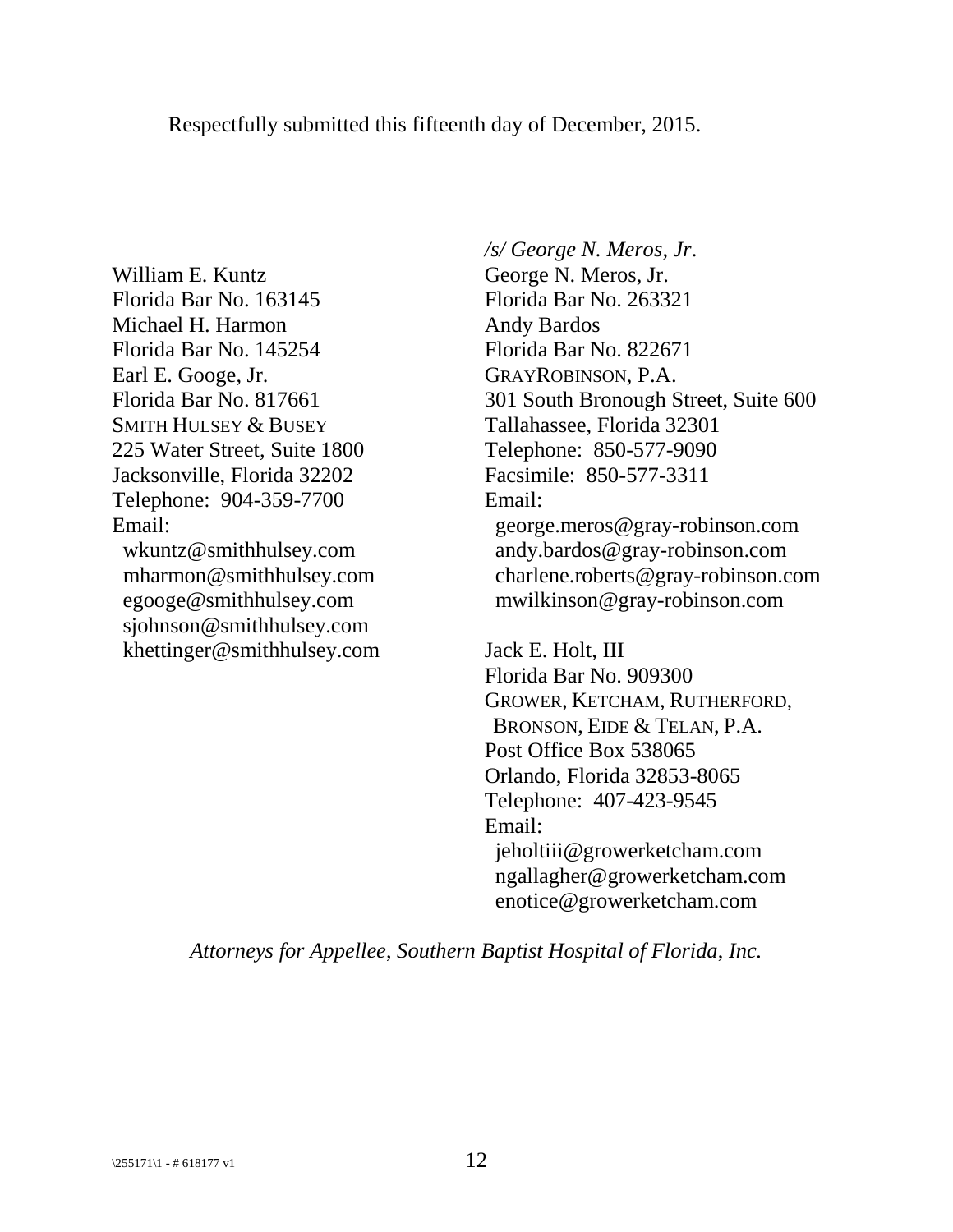# **CERTIFICATE OF SERVICE**

I certify that the foregoing motion was served by electronic transmission (except where a different method is indicated) this fifteenth day of December 2015, on the individuals identified on the Service List that follows.

*/s/ Andy Bardos*

Andy Bardos Florida Bar No. 822671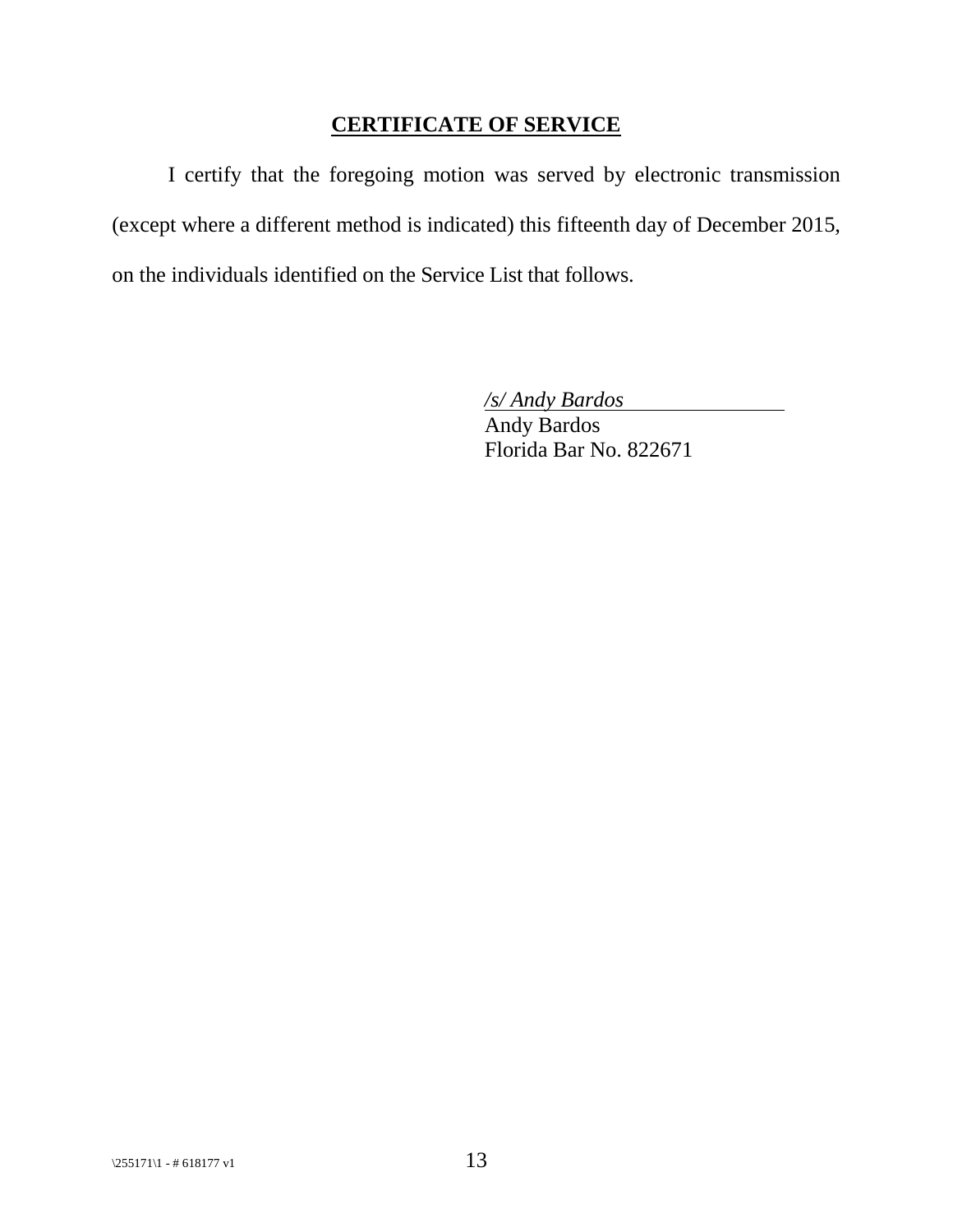#### **SERVICE LIST**

John J. Schickel Howard C. Coker Charles A. Sorenson Coker, Schickel, Sorenson, Posgay, Camerlengo & Iracki 136 East Bay Street Jacksonville, Florida 32202 jjs@cokerlaw.com hcc@cokerlaw.com cas@cokerlaw.com rms@cokerlaw.com

P. Scott Mitchell Kathryn L. Hood Fuller, Mitchell, Hood & Stephens, LLC 2565 Barrington Circle Tallahassee, Florida 32308 smitchell@fmhslaw.com khood@fmhslaw.com cmcrae@fmhslaw.com

Brian S. Gowdy Creed & Gowdy, P.A. 865 May Street Jacksonville, Florida 32204 bgowdy@appellate-firm.com filings@appellate-firm.com

John R. Saalfield Duke Regan 245 Riverside Avenue, Suite 400 Jacksonville, Florida 32202 saalfield.filings@saalfieldlaw.com

Honorable Waddell A. Wallace III Circuit Judge Duval County Courthouse 501 West Adams Street, Room 743 Jacksonville, Florida 32202 *Service by U.S. Mail*

Margaret C. Binzer Polsinelli PC 1401 I Street, N.S., Suite 800 Washington, D.C. 20005 pbinzer@polsinelli.com

Brian Pantaleo Locke Lord LLP 525 Okeechobee Boulevard, Suite 1600 West Palm Beach, Florida 33401 brian.pantaleo@lockelord.com

Borden R. Hallowes 545 Oglethorpe Avenue, Suite 202 St. Simons Island, Georgia 31522 bhallowes@bellsouth.net cshallowes@gmail.com

Joshua P. Welsh Bush Ross, P.A. P.O. Box 3913 Tampa, Florida 33601-3913 jwelsh@bushross.com sseals@bushross.com

Thomas S. Edwards, Jr. Edwards & Ragatz, P.A. 501 Riverside Avenue, Suite 601 Jacksonville, Florida 32202 tse@edwardsragatz.com